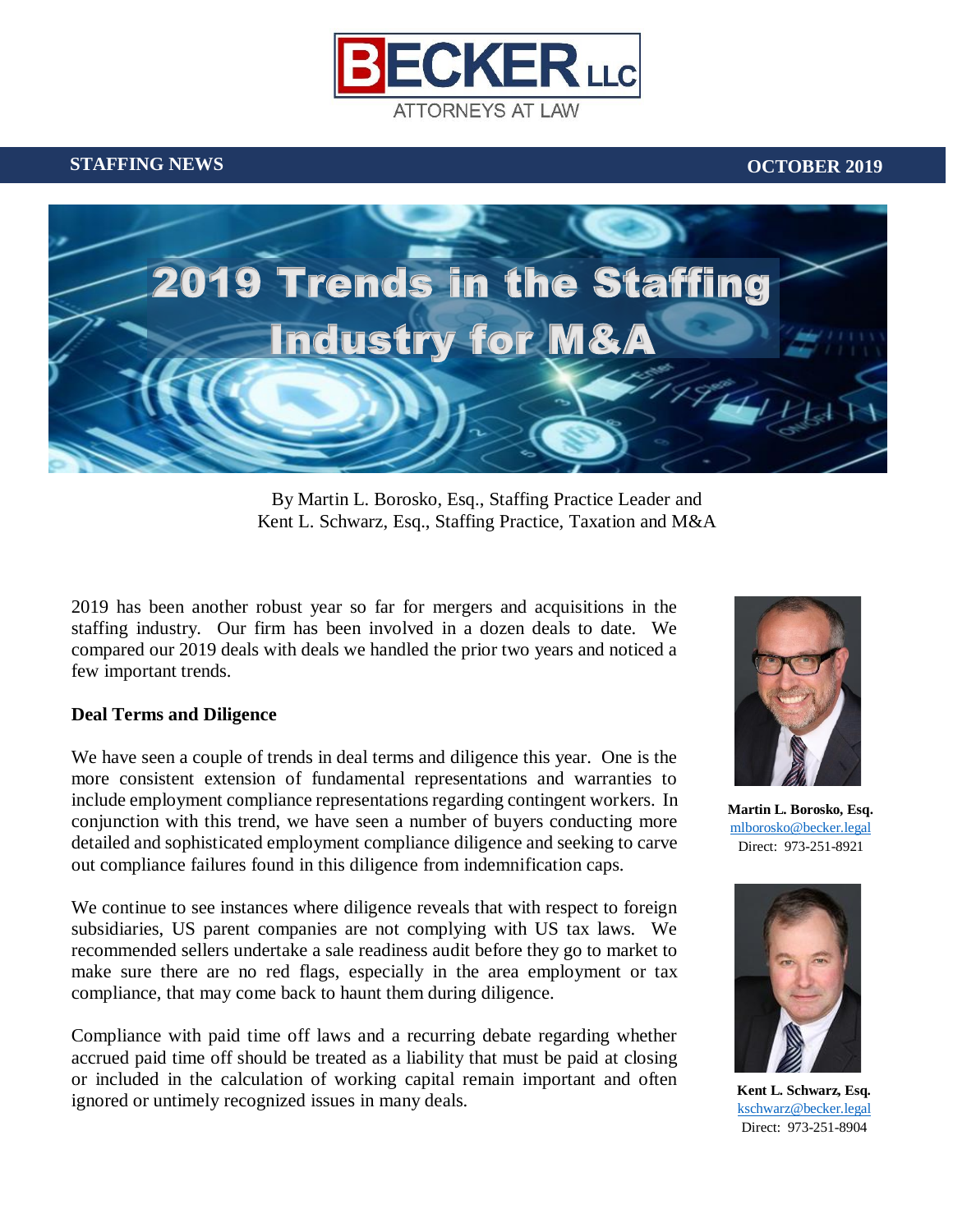

## **2019 Trends in the Staffing Industry for M&A**

## **Rollover Equity**

We have seen a dramatic rise in the number of deals including rollover equity as part of the consideration for the deal. Private equity firms, of course, frequently utilize rollover equity as a tool to attract sellers and align their interests with that of seller's principals. In 2019, we have seen strategic buyers join in this practice and offer rollover equity as well in a number of deals.

There are a number of complicated valuation and tax issues associated with offering rollover equity. Structuring rollover equity always involves an analysis of specific facts and corporate structures of the given deal. It is often easier to accomplish in a tax free manner if the buyer is an LLC. However, structuring it in a tax free manner for the selling principals generally comes with a loss of step up in basis to the buyer for the rolled portion of the purchase price.

*"We have seen a dramatic rise in the number of deals including rollover equity as part of the consideration for the deal. There are a number of complicated valuation and tax issues associated with offering rollover equity."* 

#### **Weakening in the LI market**

We have seen some weakening in interest and activity in acquisitions in the light industrial space over the past thirty days. US Investors in that space appear to withdrawing from the market to watch the economy and upcoming presidential election. It is too early to determine if this is just a short term blip in this market segment or will develop into a longer term trend but it is in line with what we predicted for this market segment in our market outlook back in February 2019 (for a copy of that outlook [click here\)](https://docs.wixstatic.com/ugd/30b09f_347fbbb9dfd74f7ebc59df5d57577d3a.pdf).

#### **Strength in IT and Healthcare**

We continue to see strength in acquisitions in the IT and healthcare staffing markets. Both financial and strategic buyers continue to pursue acquisition opportunities. The theme of current buyer strategies appear focused on geographic and service offering expansion.

#### **Lagging Utilization of Analytics in M & A**

We continue to see a growing number of staffing firms capturing, triangulating and analyzing financial and non-financial data to aid in attracting candidates and clients. Similar strategies can be utilized to assist in screening acquisition candidates although we do not see many acquirers utilizing sophisticated analytics to aid in this process. Sophisticated sellers can utilize similar analytics to model and support their organic growth projections and increase their value in buyers' eyes.

**NEW YORK NEW JERSEY PENNSYLVANIA CALIFORNIA**